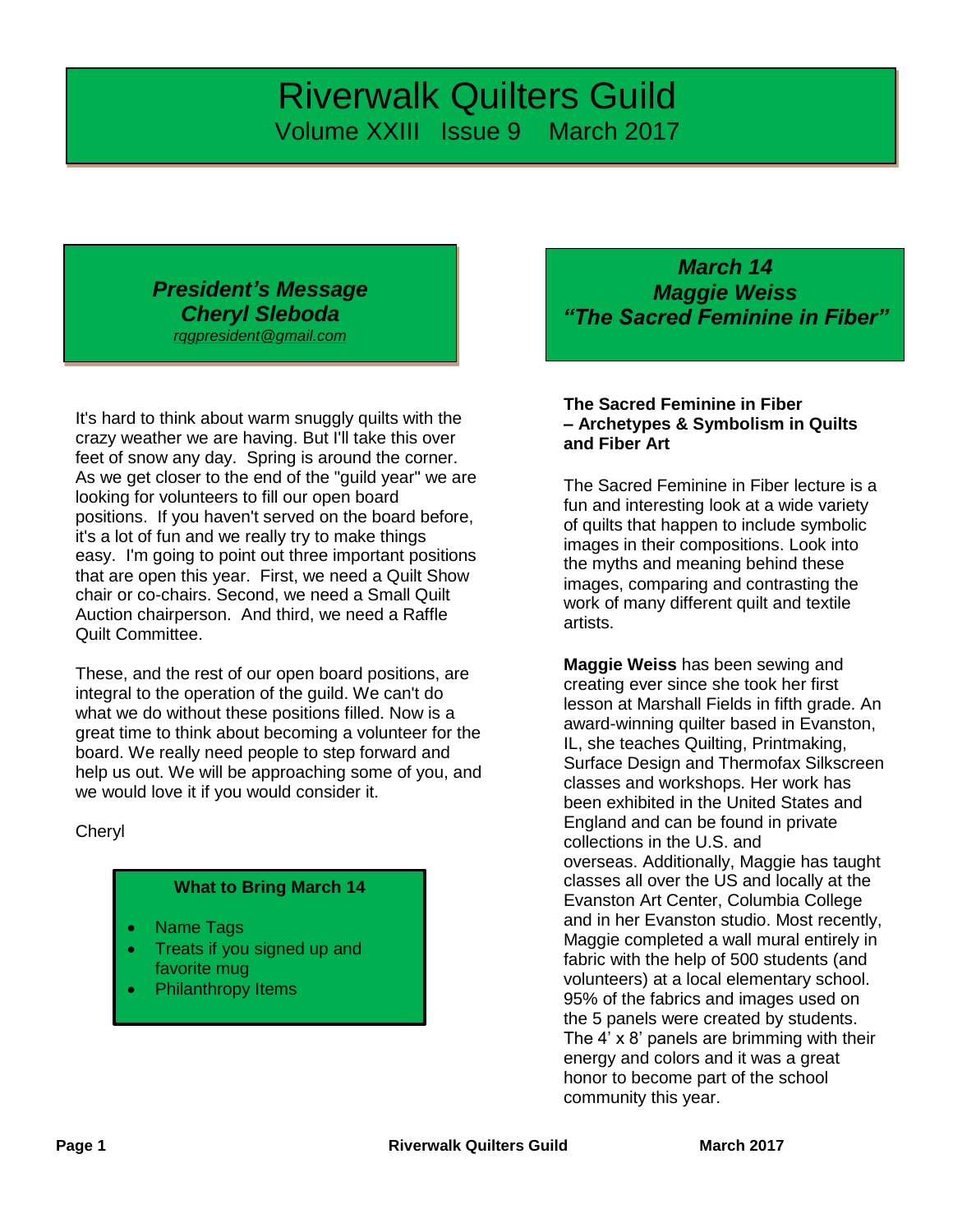## *May 9 Lisa Brinkley "Adding Sparkle & Texture to your Quilts"*

Lisa Binkley holds a B.S. in Textiles & Design from the University of Wisconsin-Madison and a Master's in Urban Planning from the University of Wisconsin-Milwaukee. Formerly a public policy analyst, she has maintained an active fiber art studio since 2000 and exhibits her award-winning work nationwide. Her work has been selected for inclusion in major exhibitions including those of the American Quilters' Society, International Quilt Association, Crafts National, CraftForms, and Wisconsin Artists Biennia. Lisa and her artwork have been featured on local and national television, in internationally-distributed books and magazines, and in many local publications. Her art is represented in private and corporate collections. Lisa enjoys sharing her passion for fiber and beads through her artwork, classes, and lectures, and she teaches throughout the U.S. She lives in Madison, Wisconsin with her husband, their two young-adult children, and their sweet fluffy dog.

Whether you're interested in trying bead embellishment for the first time or you've done some embellishment but are looking for additional inspiration, this lecture is for you. You'll learn step-by-step instructions for embellishing your quilts and garments with beads and see 75-100 images of Lisa's beadwork for additional inspiration. This lecture includes the display of some of Lisa's quilts and smaller framed work and is about 1 hour in length, including time for Q&A with the audience.

# *May 10 Workshop Lisa Brinkley* **Bead Embroidered Mini Quilts**

In this workshop students explore both simple and more complex bead embroidery techniques while creating a beautiful beaded mini quilt for their home, as a gift for someone special, or to be incorporated into a wearable art object such as a jacket or small handbag. Lisa makes kits containing the ornate fabric base for each project as well as coordinated beads and thread and detailed instructions. The beads for each project are carefully selected to represent a wide range of the beautiful shapes, sizes, and finishes of beads available today.

The workshop will be held at Quilter's Quest in their classroom. After sign-ups at the March Guild, open slots will be offered to non-members, so don't delay.

> *June 13, 2017 Susan Cleveland of Pieces be with You Lecture TBA Workshop June 14 TBA*

*Small Quilt Auction Chair Needed*

As you may know, the Guild is in need of a Chairperson(s) to lead the auction in October 2017. This is a great opportunity to be involved with an exciting fundraising event for the guild. This role also lends itself to being a shared role, if you would prefer to take on the role with another. If you have good organizational skills, then you are qualified! As exiting Chair, I will provide you with the guidance to be successful….I will not let you fail. So, if you have been considering stepping up to an active role, please let me know and I will be glad answer any questions. Thanks for your consideration.

Rosemary Sanza

**Page 2** March 2017 **Riverwalk Quilters Guild March** 2017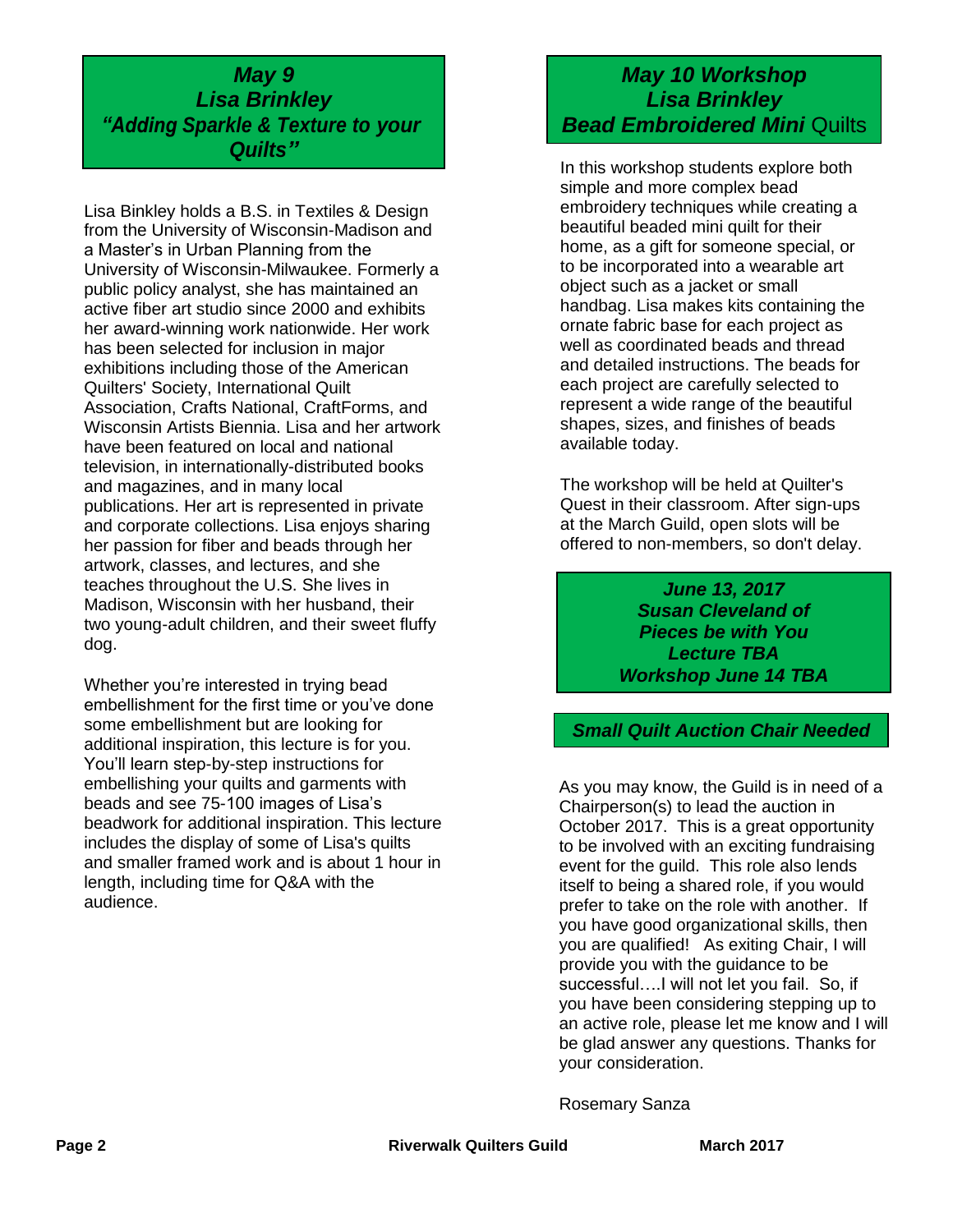### *Hospitality Tracy Husch-Lissak [rqghospitality@gmail.com](file:///C:/Users/Sandra/Documents/RQG%20Newsletter/rqghospitality@gmail.com)*

Members, I would like to thank you for providing snacks to share every month. I often worry if there will be anything besides coffee and tea. Sure enough the table is full before the meeting begins. We are lucky to be part of such a wonderful group! Once again thank you to those that remember to bring their favorite mug to help us Go Green!

Thank you,

Tracy Husch-Lissak

*Library News Carol Rubek & Judy Long [rqglibrarian@gmail.com](mailto:rqglibrarian@gmail.com)*

We are looking for suggestions for books we might order for our library. Please send suggested book titles to:

> carolrubeck@gmail.com [jemb@sbcglobal.net](mailto:jemb@sbcglobal.net)

Thank you so much

*Membership Yvette Thorn & Linda Kurcz [rqgmembership@gmail.com](mailto:rqgmembership@gmail.com)*

Membership is now at 111 members. We welcomed Terri Martin (new member) and Deb Obrecht (returning) at the February meeting. There were 67 members and 7 guests present in February for the Valli Schiller lecture and trunk show**.**

Thank you, Linda & Yvette

# **Lucy Blasi & Kathleen Curtis** *Philanthropy*

 [rqgphilanthropy@gmail.com](mailto:rqgphilanthropy@gmail.com) l

## **April 11 Philanthropy Sew-In**

Our April Sew In will be sewing scrappy 12.5 blocks. This will allow us to create larger quilt tops for Edwards Hospital. To make the block you will sew together six 2.5" strips until you get your length. Cut and square up to 12.5". The blocks will be sewn together by alternating the blocks vertically and horizontally. 4 blocks across (48") and 5 blocks down (60"). We can add a 2.5" scrappy (or not) border to stabilize all the open seams. This will finish at 50" x 62". Here is what we will be doing:



We also will have an example at the March Meeting for all to see.

Please come and chat with us at the March meeting with any questions you may have. You can sew blocks at home and turn in at the March meeting or April Sew In. We have donated fabric available to use for strips. We cut strips at the February retreat so we have a good start. If you are interested in participating at the April Sew In, please let us know at the March Meeting. We will have a sign-up sheet at our table. We will need many people to bring their machine and sew. It wouldn't be a Sew In without it…right?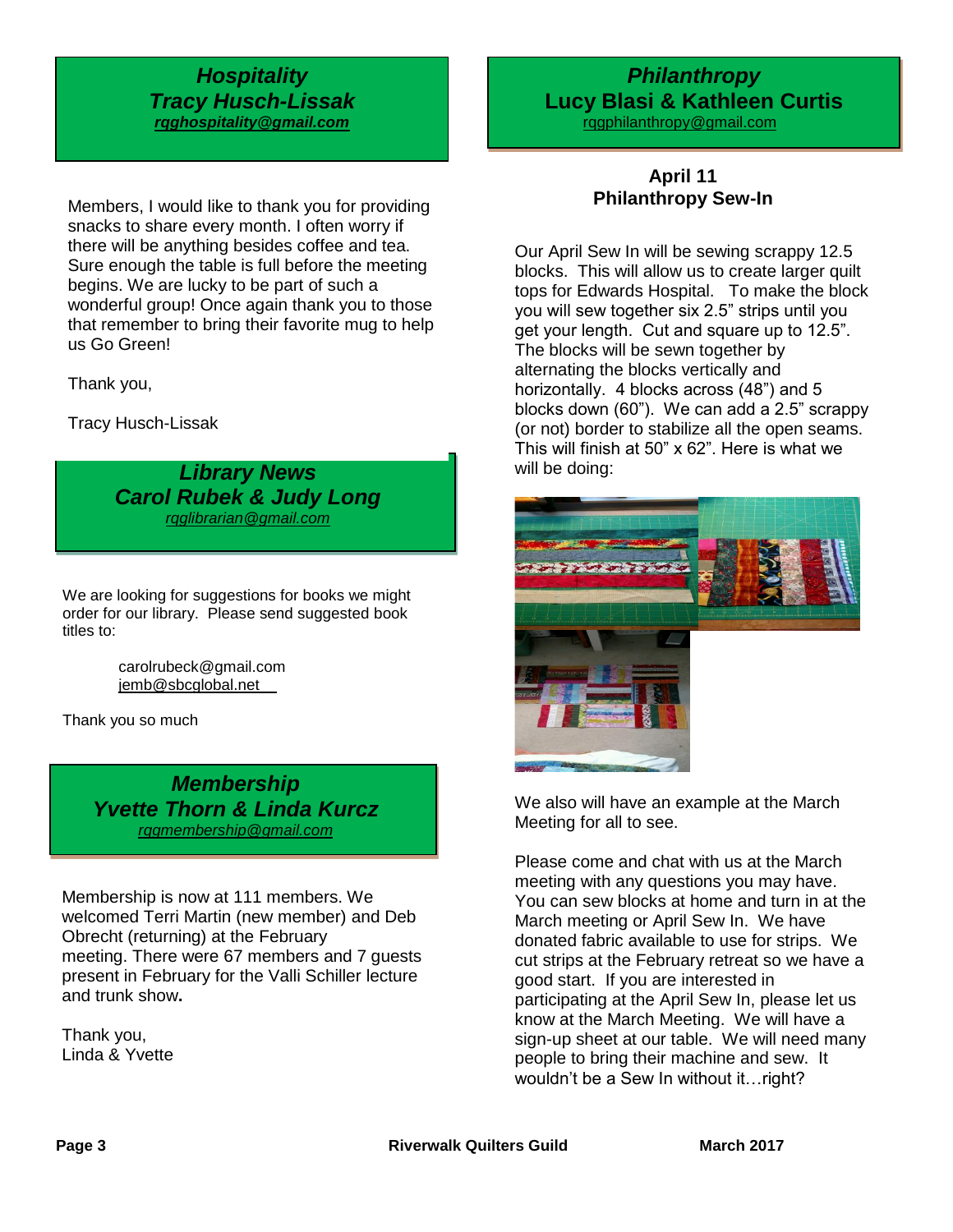#### **At the February Meeting & February Sewing Retreat we received the following:**

#### **Quilt**

Tracy Husch Lissak – 1 Terri Hayes -1 Sandra Hess – 1 Linda Yokelson – 1 Don Freeze from Quilts for Kids - 9

#### **Quilt Tops**

Nancy Ebel – 1 Nancy Lindgery – 2 Jean Hilderbrand – 1 with backing & binding included

#### **Bird House Squares**

Nancy Lindberg – 3 Mary Walschot - 3

#### **Fabric Stash/Batting/Stuffing Contribution**

Nancy Sturgeon Kathleen Herbach Don Freeze from Quilts for Kids Linda Benda Linda VanderKlot Celest & Susan Akre

#### **Port Pillows**

Celest & Susan Akre

#### **The following members have helped with finishing work:**

Nancy Sturgeon – Quilting - 2 returned Judy Long – Binding work – 1 returned Kathleen Curtis – Quilting – 4 returned Linda Yokelson – Binding work – 1 returned Nancy Lindberg – Binding work – took 2 Nancy Lindberg - Binding work -2 returned Mary Walschot – Binding work – 1 returned Camille Padilla – Binding work – 2 returned Donna Millican – Binding work - 3 returned Donna Millican – Binding work - took 2 Anita Nothdurft – Binding work - 1 returned Leesa Jump – Binding work – 1 returned Tina Orlita – Binding work – 1 returned

As always, if we have missed anyone or misspelled your name we are very sorry.

Thank you to all for your help with Philanthropy Sewing and for all you do to support us.

*Special Events Sue Damitz, Darlene Ebel and Nancy Ebel rqgspecialevents@gmail.com*

#### **Member's Subsidize Sewing Retreat**

Twenty-eight members enjoyed the sewing retreat in late February. There was lots of sewing and socializing by members. Many attendees asked if we could have another retreat in the fall. We will check with the board and get back to you when there is a decision.

#### **2017 Riverwalk Quilters Guild Quilt Challenge**

We have 21 members signed up for the Quilt Challenge, Two Color Quilt. The challenge information rules are included in this newsletter and posted on the website at [http://www.riverwalkquilters.com/quilt](http://www.riverwalkquilters.com/quilt-challenge-2017.html)[challenge-2017.html.](http://www.riverwalkquilters.com/quilt-challenge-2017.html)

See one of us to sign-up for the challenge at the March meeting. The finished projects are due at the May 9, 2017 meeting and voting for 1st, 2nd, and 3rd viewer awards will be done by the attendees that night.

Please contact one of us if you have any questions about the quilt challenge. We are excited to see all the entries by our talented members.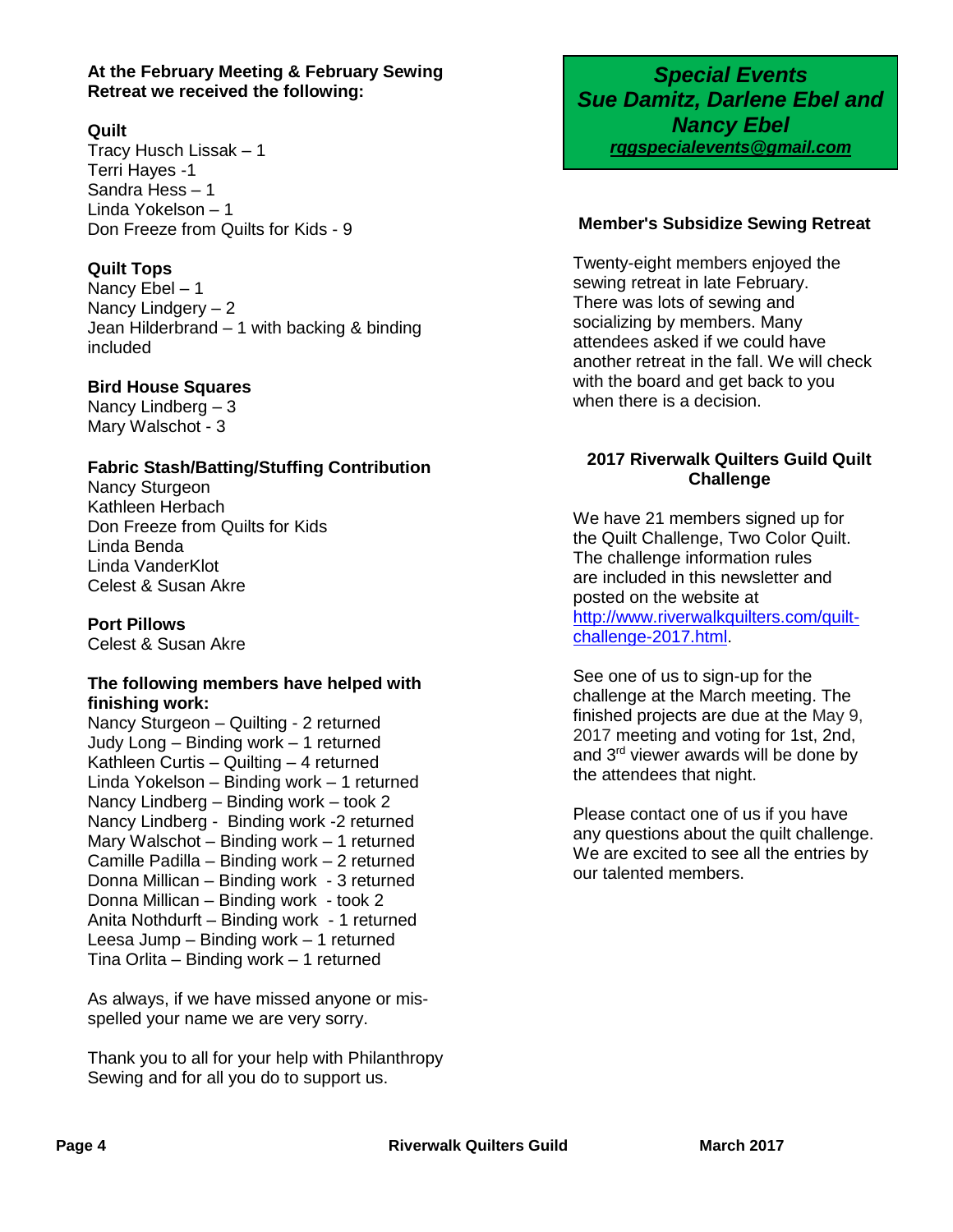## **2017 Riverwalk Quilters Guild Quilt Challenge Theme: Two Color Quilt**

## General Information:

- 1. You must be a member to participate
- 2. \$5 fee to enter and get the rules and information; \$5 refundable if challenge is completed.
- 3. Only one entry per person
- 4. First available date to enter is January 10, 2017.
- 5. Finished projects are due on May 9, 2017, 7:00 PM at the meeting
- 6. Voting for 1<sup>st</sup>, 2<sup>nd</sup>, and 3<sup>rd</sup> will take place May 9, 2017 by all those in attendance at the meeting.
- 7. Prizes will be awarded
- 8. All entries may be exhibited at local venues to spread word of our quilting passion

## Rules:

- 1. Make a quilt/wall hanging/project using only two colors the display of red and white quilts was the inspiration for the challenge. Try grey and tangerine, black and white, pink and blue...
- 2. Any style is fine: traditional, modern, contemporary, art
- 3. Finished size perimeter should be no more than 80", but greater than or equal 20". Examples of permitted sizes are: 20"X20", 10"X30", 16" X 20", 10" X 10", 5"X5"
- 4. The quilt must be totally and completely finished; quilts must have two layers of cloth filled with batting and be quilted
- 5. Attach a 4" sleeve on the back
- 6. Include a label on the back with your name and phone number
- 7. You may add any embellishments as long as they contain only the two colors you chose.
- 8. Attach the entry form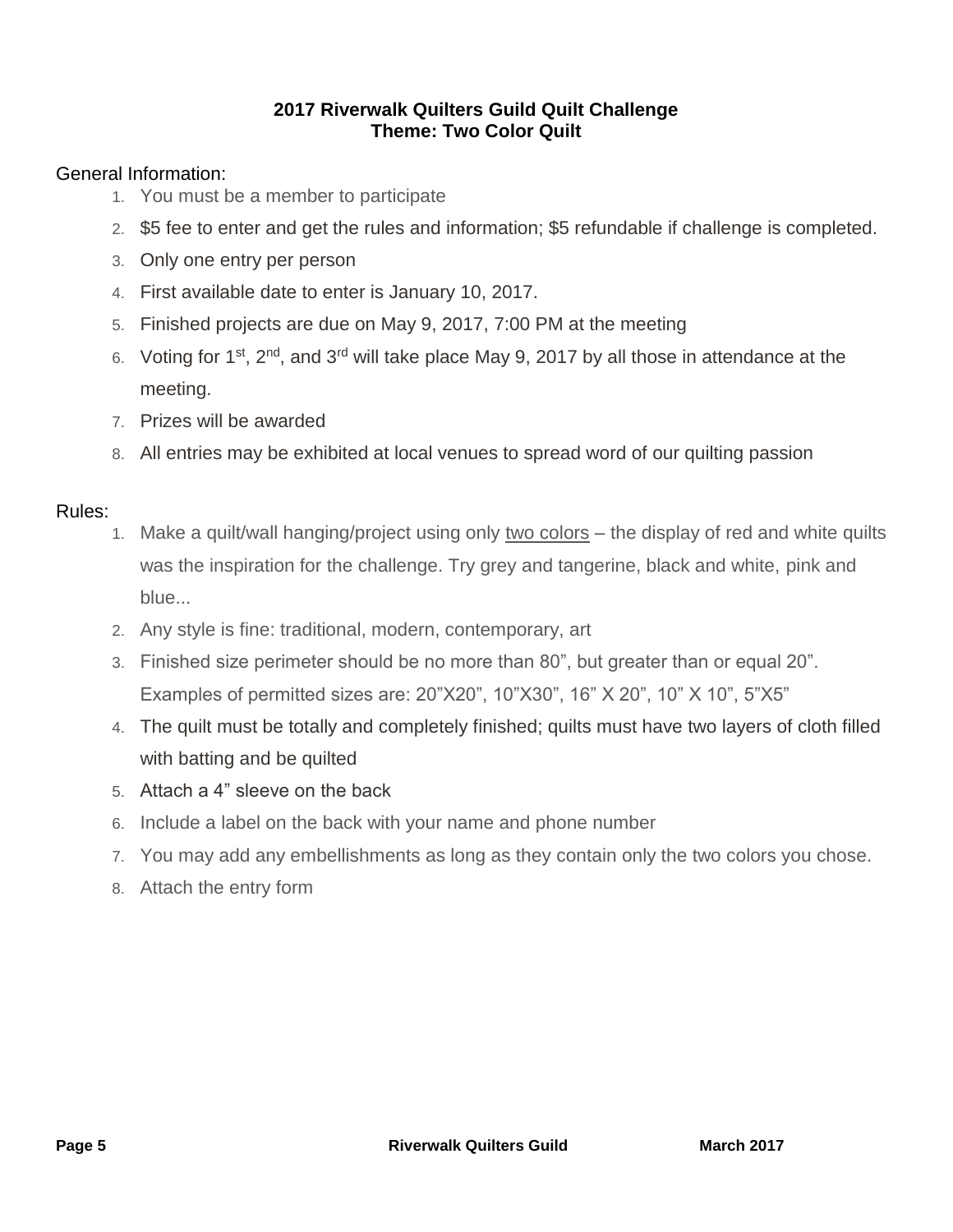# **2017 Riverwalk Quilters Guild Quilt Challenge**

# **Theme: Two Color Quilt**

# **Entry Form**

Please complete and include with your entry.

Name:

Quilt Name

Telephone Number\_\_\_\_\_\_\_\_\_\_\_\_\_\_\_\_\_\_\_\_\_\_\_\_\_\_\_\_\_\_\_\_\_\_\_\_\_\_\_\_\_\_\_\_

Are you a member of the Guild? YES / NO (You need to be to enter the contest.) You will be given the bottom part of the sheet with your Quilt Entry #. This must be given to us at the end of the meeting to reclaim your project.

Bottom part will be filled in by Committee Member **Cut Here**

Pin on entry for voting identification

**Quilt Entry #**

**Cut Here**

Given to participant to be returned to reclaim your project

## **Quilt Entry #**

**Quilt Entry #** [filled in by Committee Member]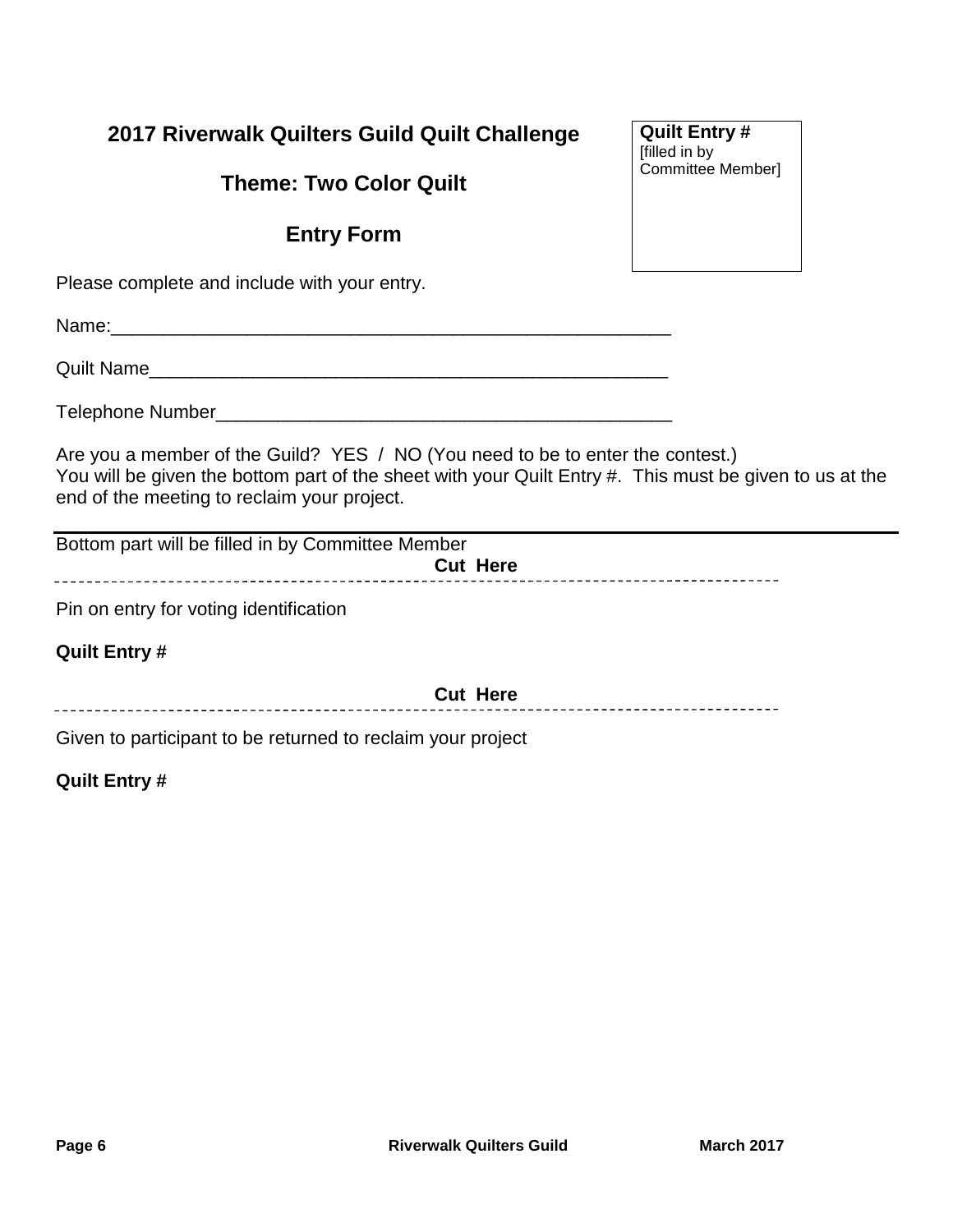# *Upcoming Midwest and Local Events*

**May 6-8, 2016** Nancy Mahoney lectures and teaches two workshops on her paper piecing a pineapple block with a twist, in three sizes, and Granny's Squares.

Each artist has class limits. Full information is found at illinois**quilters**.com. Martha Ross-Mockaitis, IQI [mrossmockaitis@gmail.com](mailto:mrossmockaitis@gmail.com)

#### **Quilting--Fiber Arts Multi Stash-- Clearance Sale**

**Dates: Friday 3/31 and Saturday 4/1**

**Location: 1053 Hemlock, Naperville, IL 60540.** 

**Time: 9:00-3:00**

**Patterns, books, fabric, quilt rulers, embellishments, threads, and even quilt tops. Something for everyone**